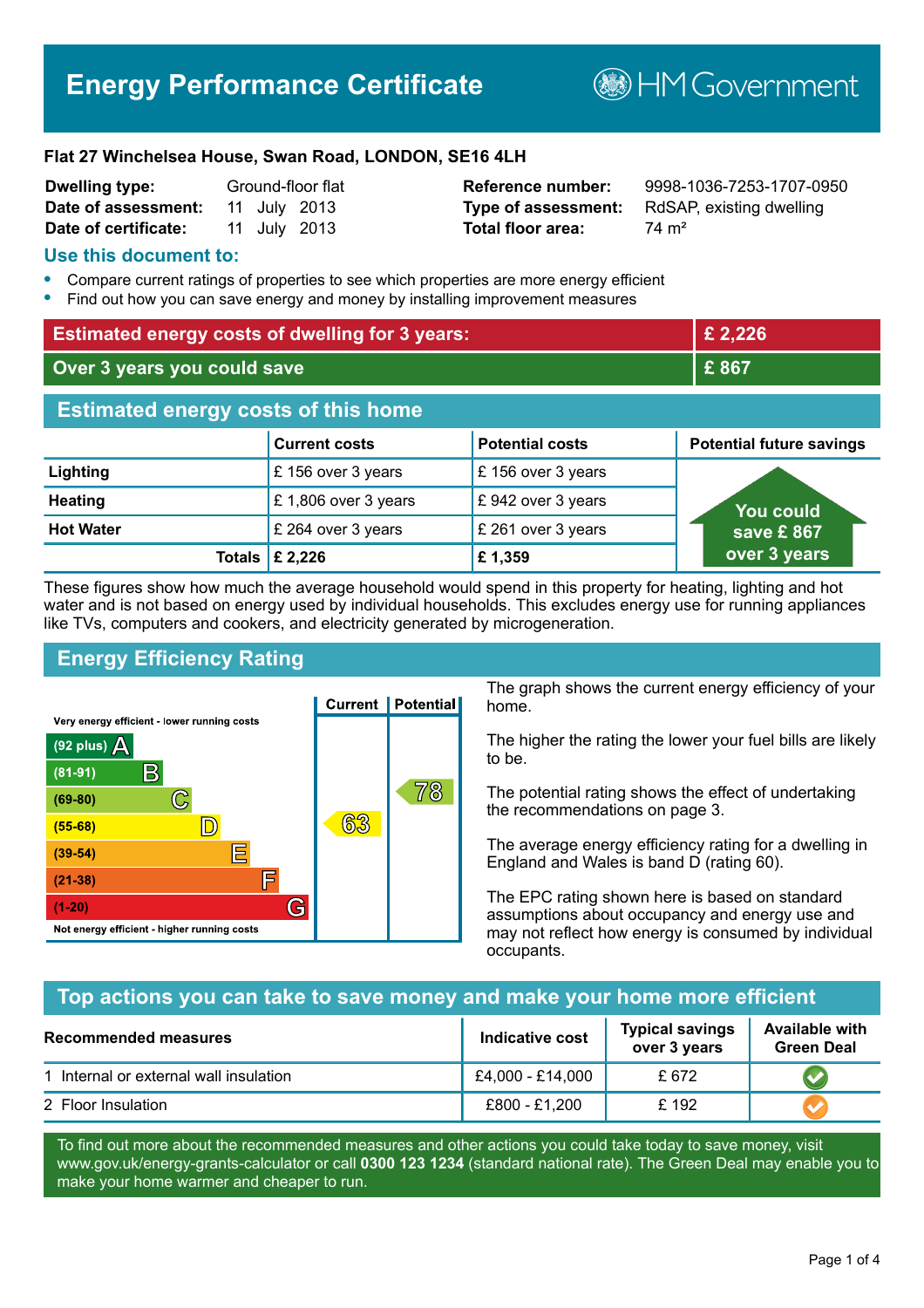# **Summary of this home's energy performance related features**

| <b>Element</b>        | <b>Description</b>                             | <b>Energy Efficiency</b> |
|-----------------------|------------------------------------------------|--------------------------|
| Walls                 | Solid brick, as built, no insulation (assumed) | ★☆☆☆☆                    |
| Roof                  | (another dwelling above)                       |                          |
| Floor                 | Solid, no insulation (assumed)                 |                          |
| Windows               | Fully double glazed                            | ★★★☆☆                    |
| Main heating          | Boiler and radiators, mains gas                | ★★★★☆                    |
| Main heating controls | Programmer, room thermostat and TRVs           | ★★★★☆                    |
| Secondary heating     | None                                           |                          |
| Hot water             | From main system                               | *****                    |
| Lighting              | Low energy lighting in 88% of fixed outlets    | ***                      |

Current primary energy use per square metre of floor area: 230 kWh/m² per year

The assessment does not take into consideration the physical condition of any element. 'Assumed' means that the insulation could not be inspected and an assumption has been made in the methodology based on age and type of construction.

#### **Low and zero carbon energy sources**

Low and zero carbon energy sources are sources of energy that release either very little or no carbon dioxide into the atmosphere when they are used. Installing these sources may help reduce energy bills as well as cutting carbon. There are none provided for this home.

#### **Your home's heat demand**

For most homes, the vast majority of energy costs derive from heating the home. Where applicable, this table shows the energy that could be saved in this property by insulating the loft and walls, based on typical energy use (shown within brackets as it is a reduction in energy use).

| <b>Heat demand</b>           | <b>Existing dwelling</b> | Impact of loft<br>insulation | Impact of cavity<br>wall insulation | Impact of solid<br>wall insulation |
|------------------------------|--------------------------|------------------------------|-------------------------------------|------------------------------------|
| Space heating (kWh per year) | 11,350                   | N/A                          | N/A                                 | (5, 532)                           |
| Water heating (kWh per year) | 2,195                    |                              |                                     |                                    |

You could receive Renewable Heat Incentive (RHI) payments and help reduce carbon emissions by replacing your existing heating system with one that generates renewable heat, subject to meeting minimum energy efficiency requirements. The estimated energy required for space and water heating will form the basis of the payments. For more information, search for the domestic RHI on the www.gov.uk website.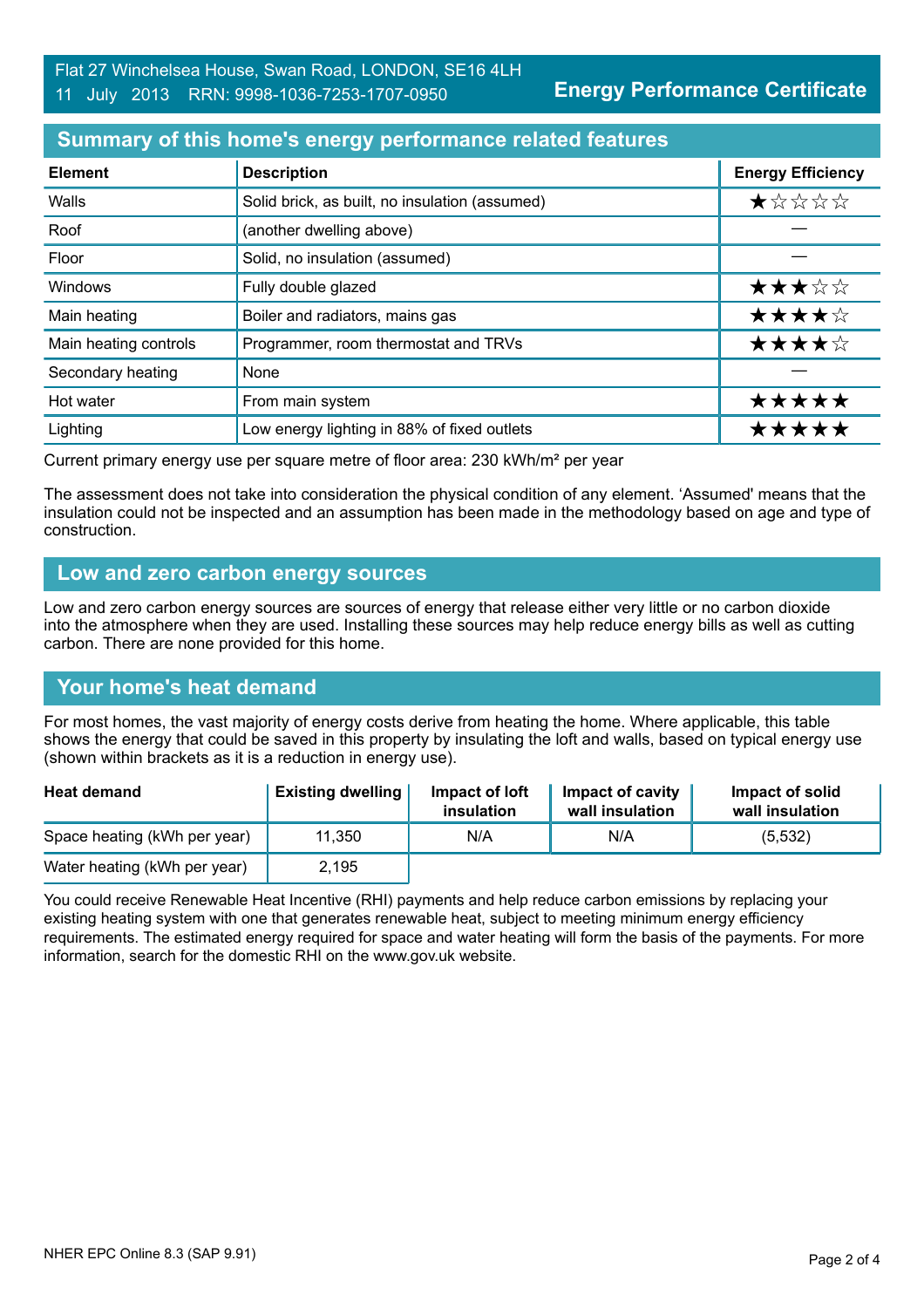# **Recommendations**

The measures below will improve the energy performance of your dwelling. The performance ratings after improvements listed below are cumulative; that is, they assume the improvements have been installed in the order that they appear in the table. Further information about the recommended measures and other simple actions you could take today to save money is available at www.gov.uk/energy-grants-calculator. Before installing measures, you should make sure you have secured the appropriate permissions, where necessary. Such permissions might include permission from your landlord (if you are a tenant) or approval under Building Regulations for certain types of work.

Measures with a green tick  $\bullet$  may be supported through the Green Deal finance. If you want to take up measures with an orange tick **th** through Green Deal finance, be aware you may need to contribute some payment up-front.

| <b>Recommended measures</b>          | <b>Indicative cost</b> | <b>Typical savings</b><br>per year | <b>Rating after</b><br><b>improvement</b> | <b>Green Deal</b><br>finance |
|--------------------------------------|------------------------|------------------------------------|-------------------------------------------|------------------------------|
| Internal or external wall insulation | £4,000 - £14,000       | £ 224                              | C74                                       |                              |
| Floor Insulation                     | £800 - £1,200          | £ 64                               | C78                                       |                              |

# **Opportunity to benefit from a Green Deal on this property**

Green Deal Finance allows you to pay for some of the cost of your improvements in instalments under a Green Deal Plan (note that this is a credit agreement, but with instalments being added to the electricity bill for the property). The availability of a Green Deal Plan will depend upon your financial circumstances. There is a limit to how much Green Deal Finance can be used, which is determined by how much energy the improvements are estimated to **save** for a 'typical household'.

You may be able to obtain support towards repairs or replacements of heating systems and/or basic insulation measures, if you are in receipt of qualifying benefits or tax credits. To learn more about this scheme and the rules about eligibility, call the Energy Saving Advice Service on **0300 123 1234** for England and Wales.